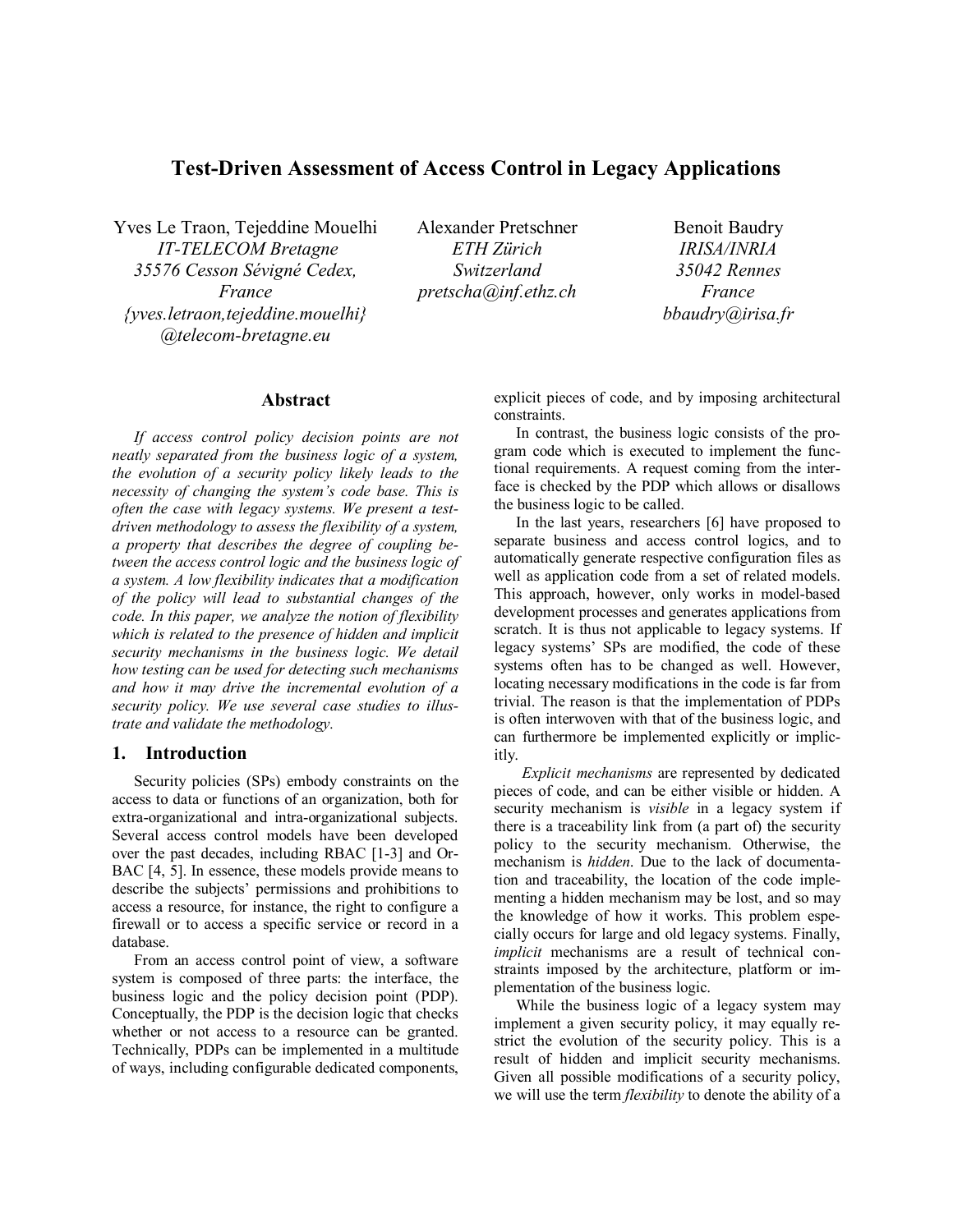legacy system to evolve without tedious analysis and modifications of the program (detection and modification of the hidden and implicit security mechanisms, refactorings of the business logic).

Whenever a security policy evolves,

- 1. the explicit security mechanisms are modified and have to be tested;
- 2. hidden security mechanisms may be in conflict with the new access control rules: they must be located and adapted; and
- 3. the business logic may be in conflict with the new security policy: the reasons for this conflict (the implicit mechanisms) must be determined, and the design and the code may have to be modified and possibly refactored to make the legacy system more flexible.

If (black-box) testing legacy applications against new security policies reveals a mismatch between policy and implementation, the determination of the cause is usually difficult. Refactoring the design and reprogramming some parts of the system may be prohibitively expensive. In extreme cases, it might even become impossible to deploy the new security policy.

# **1.1. Problem Statement**

The long-term goal of our research is methodological and technological support for the evolution of legacy systems in the context of changing SPs. In this paper, we take a first step by tackling the following problem. Given a legacy (or newly developed) system and a currently applicable SP, can we assess the coupling between business logic and access control logic? How difficult will it be to implement policy modifications?

### **1.2. Solution and Contribution**

Our solution consists of a test-driven assessment methodology for the flexibility of legacy systems. We use technology described in earlier work [7, 8] to derive tests from policies. We apply small mutations to the original policy – simulating incremental evolutionary steps – and derive tests from each mutated policy. Essentially these tests are requests together with expectations as to whether or not the request is granted. We then disable the *visible security mechanisms* in the application. This is feasible precisely because of the existing traceability. Without hidden and implicit mechanisms, any request should now be granted. If implicit and hidden PDPs are present, in contrast, not all requests will be granted. By applying the generated tests to the system and comparing the actual with the expected access decisions, we extract information on implicit and hidden mechanisms.

Our test-driven approach provides an understanding of the technical reasons that restrict the evolution of the security policy for legacy systems. Because test cases are executable artifacts, they are precious means to help pinpoint those parts of the business logic that are not flexible w.r.t. the evolution of security policies.

The contribution of this paper is the proposed methodology as well as its empirical validation.

### **1.3. Overview**

The remainder of this paper is organized as follows. Section 2 presents the background and the objectives, namely the detection of hidden and implicit security mechanisms. Section 3 presents the methodology, a two-stage test-driven assessment method. In a first step, the current system is analyzed based on exhaustive testing. In a second step, the system is assessed w.r.t. the possible evolutions of the current security policy. Experimental results are presented in Section 4. Section 5 presents the related works and the conclusion.

### **2. Background**

Before detailing the proposed test driven methodology to estimate system's flexibility, we need to provide a few fundamental concepts.

#### **2.1. Access control models**

Advanced access control models [4, 6, 9] allow to express rules (a set of rules specifies a SP) that apply only under specific circumstances, called contexts. For instance, in the health care domain, physicians have special permissions in specific contexts such as emergencies. Furthermore, some models provide means to specify different SPs for various parts of an organization (sub-organizations). In this paper, we will consider an access control model in which we can specify permissions and prohibitions as a function of temporal and spatial contexts, roles, activities, and resources.

A rule can be a permission or a prohibition. Each rule of an SP consists of five parameters that we called entities: a *status flag* S indicating permission or prohibition, a *role*, an *activity*, a *view*, and a *context*. Our domain consists of *role names* RN, *activity names* PN, *view names* VN, and *context names* CN. A *security policy* SP is thus a set of rules defined by  $SP \subseteq S \times RN \times PN \times VN \times CN$ , and we will denote concrete rules by a predicate Status(Role, Activity, View, Context).

As a running example, we will consider a library management system (LMS). Its purpose is to offer services to manage books in a public library.

All users can perform three *activities*, namely borrow, reserve, and return a book. There are also a num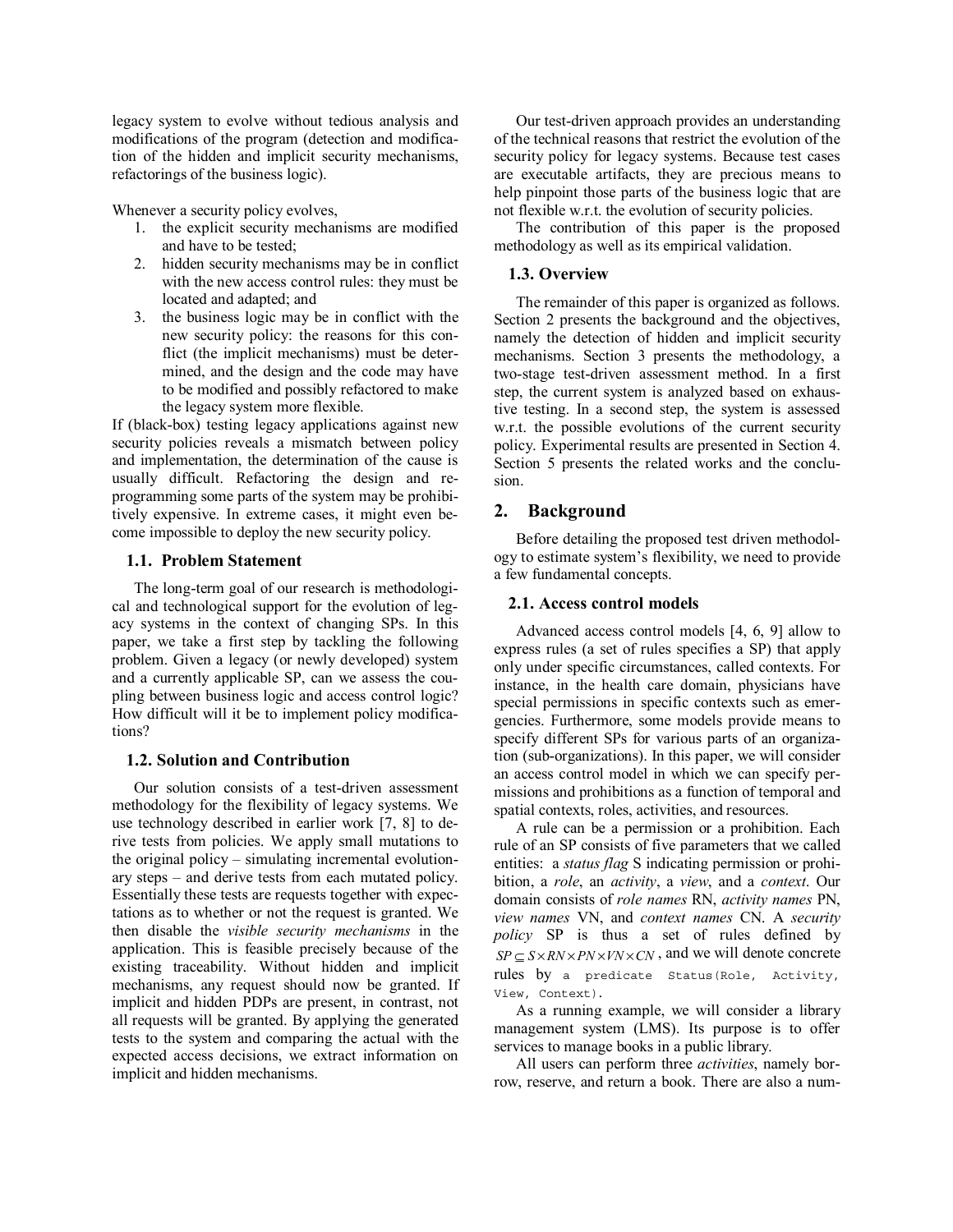ber of administrative tasks that can be executed, but we do not need them here. In our model, data items are called *views*. Views are the entities that we want to protect from unauthorized access. In our example, there are two views, book and account. All entities can be hierarchical. In the LMS example, there are two types of accounts: borrower and personnel accounts. Finally, *contexts* include temporal contexts such as working day or weekend.

Several access control rules can then be expressed. For example, users are allowed to borrow books only when the library is open. This rule is defined by Permission(Borrower, BorrowBook, Book, WorkingDays). Further examples of rules include the prohibition to borrow a book during holidays, the permission for an administrator to manage the personnel accounts, and the permission for a secretary to consult borrower accounts. These examples can be expressed by Prohibition(Borrower, BorrowBook, Book, Holidays), Permission(Administrator, ManageAccess, PersonnelAccount, always), and Permission(Secretary, ConsultBorrowerAccount, BorrowerAccount, always).

For the LMS, the total number of rules is 22. In a large scale system, the access control policy may become very complex, due to the large number of roles, activities and contexts that are involved. Priorities have to be set to specify which rule applies when several rules are in conflicts.

#### **2.2. Visible security mechanisms**

Implementing control over the access to resources of a system can be done in a variety of ways. A classical architectural pattern is one component that is dedicated to access control. Typically, it works as a filter between the interface of the system and the control logic functions (services) or data (e.g. access to the database). If it exists, and if it is mentioned in the documentation or located through traceability links, such a component can be easily modified to implement a new security policy. The security mechanism is *explicit* in that it has been created with the objective of controlling access. It is also *visible* since its location in the legacy system is known. For instance, PDPs of this kind can be specified with Sun's XACML. This allows the management of access control independently from the system. All requests pass through the PDP before getting to the system.

In order to illustrate explicit visible mechanisms, we consider that the PDP contains a SecurityPolicyService class which is called by the business services classes and returns the decision of the request (allow or deny). Figure 1 presents the point of view of the caller. The business services code of borrowBook automatically calls the visible PDP via the security-PolicyService.check method.

| public void <b>borrowBook</b> (User user, Book book) |
|------------------------------------------------------|
| throws SecuritPolicyViolationException {             |
| // call to the security service                      |
| ServiceUtils.checkSecurity(user,                     |
| LibrarySecurityModel.BORROWBOOK METHOD,              |
| LibrarySecurityModel.BOOK VIEW,                      |
| ContextManager.getTemporalContext());                |
| // call to business objects                          |
| // borrow the book for the user                      |
| book.execute(Book.BORROW, user);                     |
| // call the dao class to update the DB               |
| $bookDAO.insertBorrow(userDTO, bookDTO);$            |

 **Figure 1. An explicit and visible security mechanism** 

### **2.3. Security policy testing**

One aim of security policy testing is to ensure that security mechanisms are exercised in every way that may lead to a failure. A failure of a security mechanism occurs when an access is granted (resp. prohibited) while the security policy stipulates that it should be prohibited (resp. granted).

As an illustration, consider the top part of Figure 2 that displays the validation of a current legacy system against its security policy. Test cases are derived from the security policy SP (1) and the current version of the system is tested w.r.t the access rules.



**Figure 2. Regression testing of the legacy system** 

A test case is a sequence of method calls on the system that ends with a request that the PDP must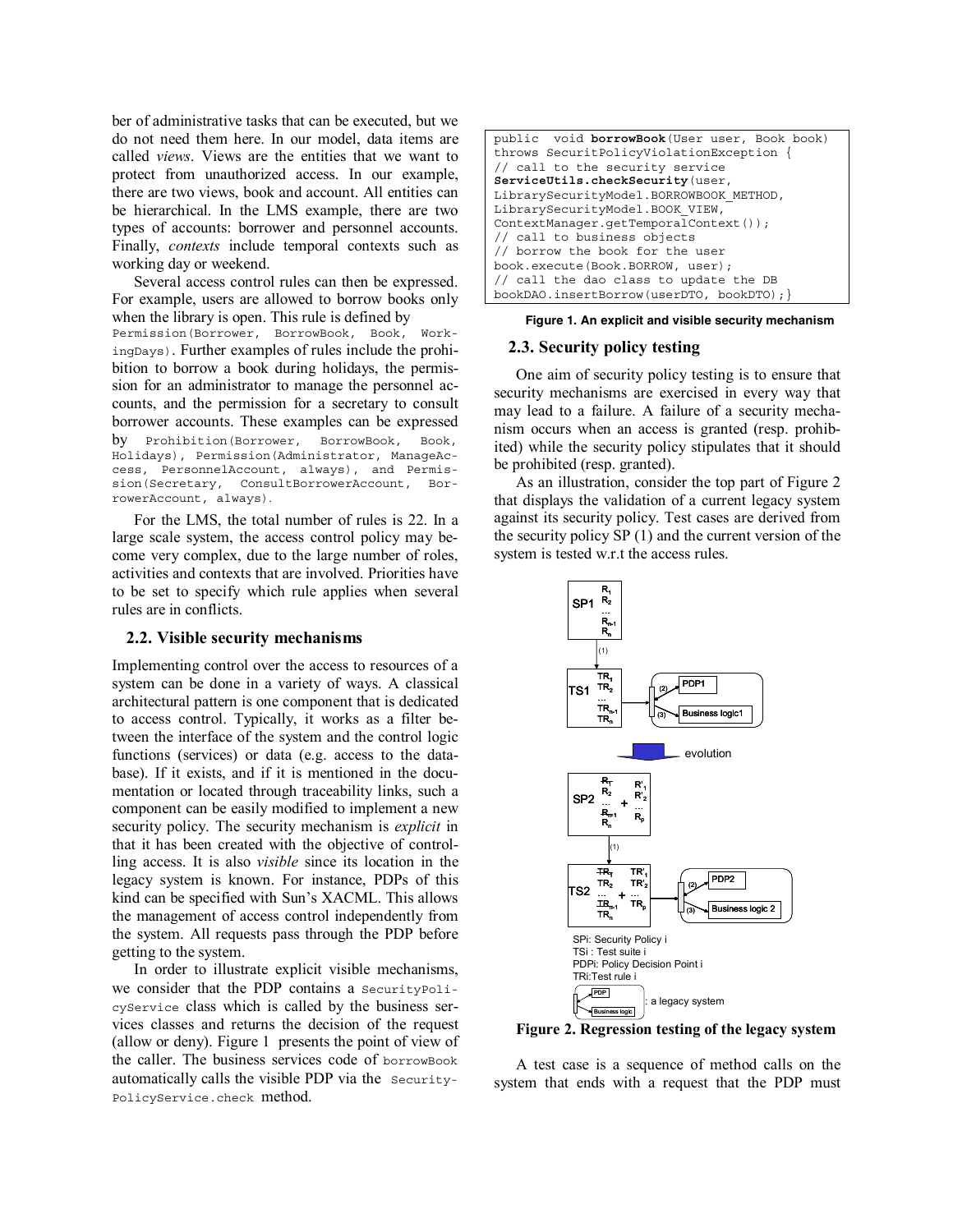check. To illustrate the notion of test case, let us consider the LMS: to be reserved, a book has first to be borrowed by another user. Any access control rule that forbids some users to reserve a specific category of books can only be tested after these books have been borrowed. The sequence is necessary to reach a state in which the rule to be tested can be exercised.

As shown in Figure 2, each test case is derived from a rule of a security policy (1), and calls the PDP (2) which, in turn, allows or forbids the access to the business logic part of the system (3).

As an example of a test case, consider testing that a secretary is not allowed to update personnel accounts. After preparing the test data, the respective service method is called. It takes two parameters: a personnel account object and a user object (the Secretary class extends the User class). The test fails if we do not get a security exception. Alternatively, the oracle could check that the action was not executed (check in the database that the account was not updated). A piece of Java code that tests this case is given below.

```
// preparing test data 
Secretary sec1 = new Secretary();
PersonnelAccount pAccount = 
new PersonnelAccount (accoutID);
// run security test 
try { 
PersonnelAccountSevice.updateAccount(pAccount, 
                                       sec1); 
// test oracle, we expect a security violation 
exception here 
Fail("test failed, security violation excep-
tion expected here, a secretary is not allowed 
to update personnel accounts"). 
} 
Catch(SecurityPolicyViolationException e) { 
// pass: test successfully executed 
}
```
In this example, the oracle is implemented using SecurityPolicyViolationException. Many other implementations are possible for the security outcome. Hence, the test can be automated or adapted to the specific implementation.

Formally, the PDP of an SUT, consisting of visible, implicit, and possibly hidden parts, implements a function s from requests, I, to decisions, O. That is, for any input vector  $i \in I$ ,  $s(i) \in O$  is the **actual** outcome for the request i.

A test case is a pair  $(i, p(i))$  where i is a request that is drawn from a set I.  $p(i)$  is the expected outcome drawn from a set  $O = \{yes, no\}$  with "yes" for permission and "no" for prohibition.  $p(i) \in O$  is the **expected or intended** outcome as specified by the policy. p is the function that specifies the expected behavior, i.e., the oracle. For a given request i, a test case verdict is "pass" if  $s(i)=p(i)$ , and it is "fail" otherwise.

### **2.4. Regression testing reveals some hidden and implicit mechanisms**

We now turn our attention to the ideal case of dealing with a system's evolution using regression testing. It serves as an illustration of the problems that are caused by hidden and implicit security mechanisms.

If policies evolve, testing can be used to assess that the new security policy is correctly implemented. The bottom part of Figure 2 presents the ideal scheme of regression testing in cases where security policy evolves. The tests cases are first applied to the current system and then are partially reused on the new system, as explained in the following.

If only the access control policy evolves, the evolution is *iso-functional* since the functions of the business logic are unchanged. The evolution of a security policy consists of adding and removing access rules, and of adding and removing roles, activities and contexts. The new PDP is modified in accordance with this evolution. The correctness of the PDP modifications must be ensured using regression testing. Test cases corresponding to deleted rules are removed. For instance, in Figure 2, the TR1 test case is removed since rule R1 is deleted. The test cases remaining ones guarantee the non-regression, since they execute the unchanged parts of the security policy. New test cases are added for the new rules. In Figure 2, TR'i test cases are added for testing R'i new rules.

This ideal regression scheme rarely applies. Even for an iso-functional evolution, the unchanged business logic can be in contradiction with the new access control policy, due to implicit or hidden mechanisms.

The first case of mismatch occurs if an explicit security mechanism is not visible, i.e., is *hidden* in the legacy system.

Figure 3 adds a hidden mechanism to the example of Figure 1. In the body of the method, after this security call has been executed, a new check is done which forbids borrowing books during week-ends. Disabling the first mechanism will not prevent this hidden prohibition from being executed. If the PDP component is modified in order to allow borrowing books during week-ends, the hidden mechanism will have to be located and deleted.

```
public void borrowBook(Book b, User user) { 
// visible mechanism, call to the security 
policy service 
SecurityPolicyService.check(user, 
SecurityModel.BORROW_METHOD, Book.class, Se-
curityModel.DEFAULT_CONTEXT); 
// do something else
```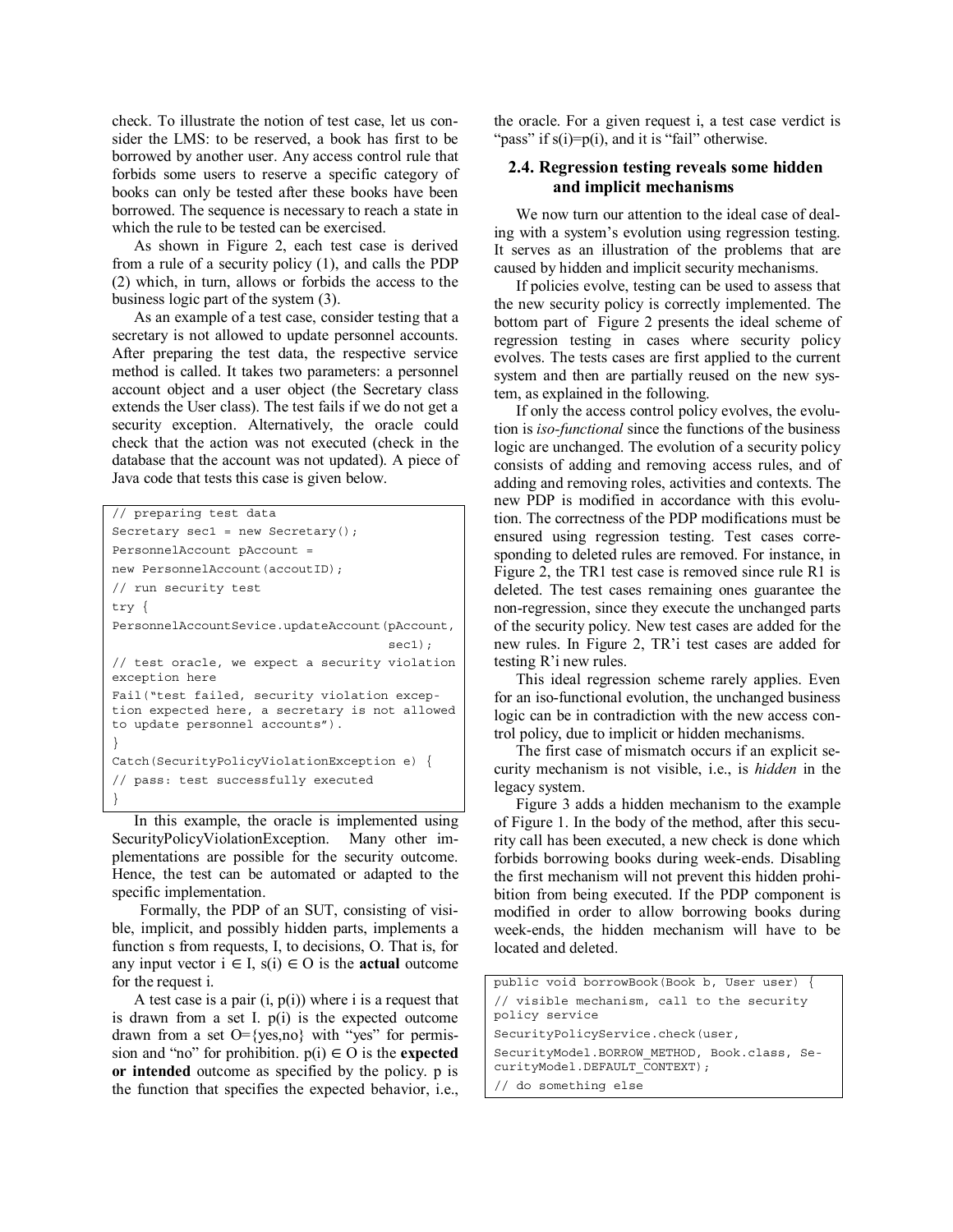```
// hidden mechanism 
If(getDayOfWeek().equals("Sunday") || getDay-
OfWeek().equals("Saturday")) { 
// this is not authorized throw a business 
exception 
Throw new BusinessException("Not allowed to 
borrow in week-ends);} …}
```
**Figure 3. Explicit hidden security mechanism** 

A second kind of mismatch is due to implicit constraints which restrict the access, due to the way the system has been designed, implemented and deployed.



**Figure 4. Implicit security mechanism** 

By construction, a Secretary cannot directly call updatePersonnelAccount. A new access rule may specify that the director's secretary should now have access to personnel accounts. Since the program design does not have any direct reference from the secretary to the personnel accounts, we cannot add a rule "permission(secretary, update, account, always)". A simple refactoring would consist of moving the association "access" and the methods to the level of the class Personnel. Such a refactoring would also allow any Personnel instance to access the personnel accounts, which may be an unexpected change. So, the program will have to be carefully modified in several places to implement the desired evolution of the access control policy.

A last, more complicated case occurs when some access to a resource is granted by a hidden mechanism. In such a case, if the new security policy restricts this access, the visible PDP is modified but, depending on the execution flow, the user may still have his access granted due to the hidden mechanism.

In conclusion, the implementation of an evolving system policy is constrained by hidden and implicit security mechanisms. Even with a new PDP which implements the new security policy, these mechanisms may cause the system execution to fail. In this paper, we use testing for the early detection of such inconsistencies in the legacy system.

# **3. Flexibility analysis of the system to assess control policy changes**

The difficulty of implementing an evolving policy is obviously related to the number of changes that must be applied to the current legacy system to enforce the new policy. Modifying the existing code may be more or less difficult, depending on the system size, on the programming languages (OO, Cobol etc.), and on the quality of documentation and design models. However, the mere modification of an existing application is costly because the legacy system business logic has to be analyzed.

In this paper, we argue that testing offers a pragmatic way of dealing with this problem and helps estimate the cost of a planned evolution. The test-driven evolution process consists of:

- 1. assessing the current legacy system,
- 2. measuring its flexibility w.r.t. (micro-) evolutions, and
- 3. diagnosing which functions and resources of the system are causing flexibility problems.

# **3.1. Exhaustive test-driven assessment of the current legacy system**

The first question is to what extent the business logic implements hidden and implicit security mechanisms. These "hard-wired rules" may be redundant or even in conflict with some of the visible security mechanisms. The ratio of access control rules which are "hard-wired" in the business logic can be measured. We propose an exhaustive testing approach to assess the degree of hard-wiring of the security policy in the business logic. Exhaustive testing means that a test input is generated for each combination of roles, activities, views and contexts. In the top part of Figure 2, it means that step (1) is replaced by a systematic test input generation from the roles, activities, views and contexts. The system flexibility is thus measured independently from a given security policy but it depends on the roles, activities, views and contexts.

We start by disabling the visible security mechanisms of the legacy system under test. This can mean:

- 1. either that all requests should be granted now (universal permission),
- 2. or that all requests should be denied now (universal prohibition).

Recall that in contrast to function p which encodes the oracle, function s encodes the actual decisions taken by the PDP. Let  $s_{+}$  denote the function that corresponds to the visible PDP that is disabled in the sense of universally **granting** access (i.e., **permission**). If there are no hidden or implicit mechanisms, we would expect

 $s_{+}(i)$ =yes for all  $i \in I$ .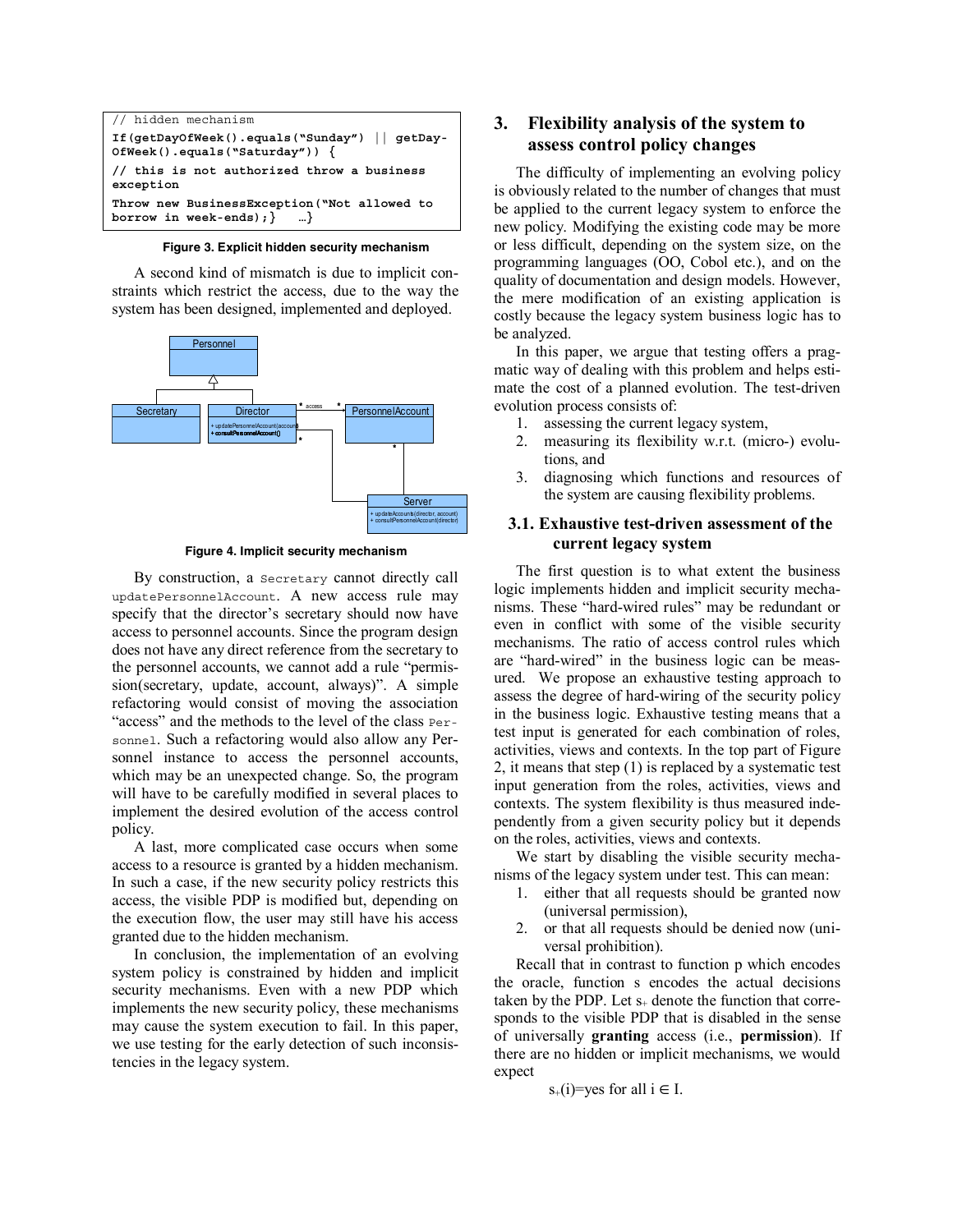Similarly, let s. denote the function that corresponds to the visible PDP that is disabled in the sense of universally **prohibiting** access. If there are no hidden or implicit mechanisms, we would expect

s.(i)=no for all  $i \in I$ .

- 1. Let us first apply an input i to the **original SUT** (no changes in the PDP). If  $s(i)=p(i)$ , the PDP behaves as expected. If  $s(i) \neq p(i)$ , then something is wrong – the legacy system does not do what it is supposed to do, i.e., what is described in the policy. In our setting, we may assume that this does not happen. We assume that the current system is consistent with its actual security policy.
- 2. Let us now apply an input i to the SUT with the **visible PDP universally granting access**.

a. If  $s_+(i)$ =yes, the result is inconclusive.

Thus we cannot tell whether or not there is a hidden mechanism. Let *per1* be the number of test executions in this category.

b. If, in contrast,  $s+(i)=no$ , we have detected an implicit or hidden mechanism.

- i. If  $s(i)=no$ , we know for sure that disabling the visible PDP didn't have the desired effect. One scenario is that a request i1 is passed to the visible PDP and then forwarded to a hidden PDP which denies access. Disabling the visible PDP may mean that i1 is directly passed to the hidden PDP.
- ii. Symmetrically, let us assume that s(i)=yes. This means that disabling the visible PDP (in the sense of universally granting access) all of a sudden leads to a prohibition, a case that seems somewhat unlikely. However, one possibility is that in the original system, i1 is passed to the explicit PDP which transforms it into a distinct request i2 that is sent to the hidden PDP. The hidden PDP grants access to i2, and hence in sum, s(i1)=yes. Now, if the visible PDP is replaced by universal permission, this may mean that i1 is directly sent to the hidden PDP which denies access.

Either way, a hidden mechanism is detected. Let *per2* be the number of test executions in this category.

**Note that this case is independent of the value of p(i). We don't need to know the actual policy.**

- 3. Finally, let us apply an input i to the SUT with the **visible PDP universally prohibiting access**.
	- a. If  $s_i(i)$ =yes, we have detected an implicit or hidden mechanism. In this situation, the visible PDP is somehow bypassed. Let *pro1* be the number of test executions in this category.
- i. If s(i)=yes, one scenario is that in the original system, a request i1 is first passed to the hidden mechanism which is directly granted, that is, control is transferred to the program logic without consulting the visible PDP. Modifying the visible PDP then obviously does not have any consequences.
- ii. If s(i)=no, one possible, albeit admittedly construed, scenario is that a request i1 is passed to the hidden PDP in the original system. Assume that this hidden PDP logs the reception and forwards i1 to the visible PDP who grants access. The positive response is passed back to the hidden PDP who decides that access cannot be granted. However, the hidden PDP may be configured in a way that a negative response of the explicit PDP (which is what we get by universal prohibition) is transformed into a positive one. This scenario appears rather unlikely but is not impossible.
- b. If, in contrast,  $s_i(i) = no$ , the result is inconclusive. Let *pro2* be the number of test executions in this category.
- i. There may not be a hidden mechanism.
- ii. On the other hand, there may well be a hidden mechanism whose functioning is masked by the universally prohibiting visible PDP.

### **Note that this again is independent of the value of p(i).**

In sum, the presence of hidden mechanism can be proven in those situations where  $s_{+}(i)$ =no and where  $s(i)=$ yes. Furthermore, the expected output  $p(i)$  does not matter in cases (2) and (3). The consequence is that the expected output part of a test case does not matter for our assessment. We "only" need to generate the input data for a test case but not the oracle. Furthermore, note that these results are independent of whether or not there is a default rule for policy evaluation, simply because the expected outcome p(i) does not matter.

In order to measure the flexibility of a system, let N be the number of exhaustive tests that is run. Clearly,  $N=per1+per2 = pro1+pro2$ .

The number of test cases that indicate the existence of hidden and implicit mechanisms is hence per2+ pro1. Conversely, the flexibility of a system is defined as the ratio

$$
System\_flexibility = \frac{per1 + pro2}{2N}.
$$

A value of "1" means that our testing approach did not detect any hidden or implicit security mechanism (only inconclusive verdicts are emitted). A value of '0' means that every visible security mechanisms is doubled by a redundant mechanism which is hidden or implicit. When the ratio is close to zero, hidden and/or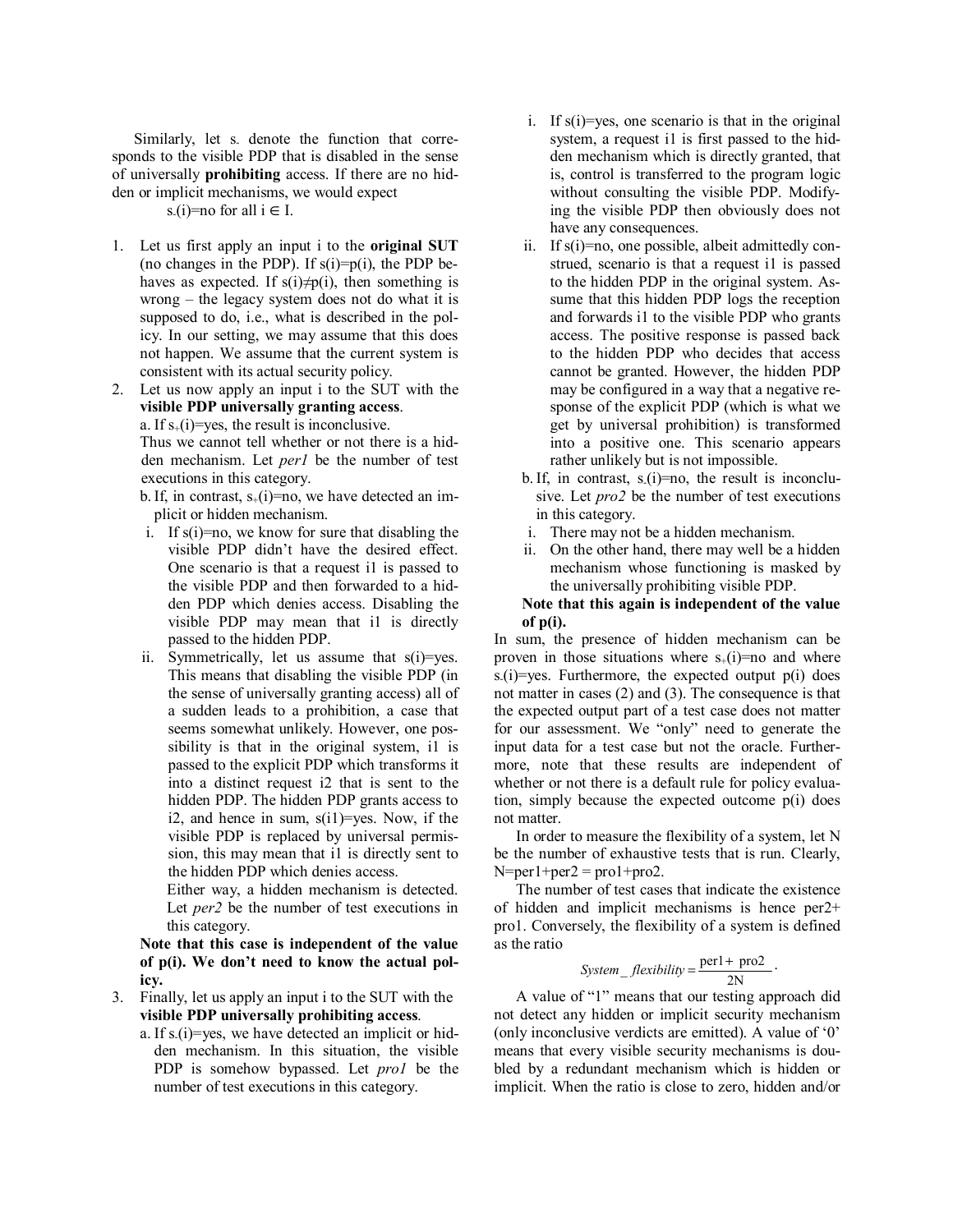implicit security mechanisms are detected. These make the whole system rigid and its evolution problematic.

The problem with this approach to measuring system flexibility is that it forces all combinations of possible requests to be executed. It means, that a sequence must be produced for each possible input i. The number of test cases then amounts to

 $N = |RN| \times |PN| \times |VN| \times |CN|$ ,

which may be huge, depending on the number of roles, activities, views and contexts.

# **3.2. Test Selection for assessing system flexibility**

In order to overcome this problem, we now take into consideration the old and the new policies. The expert responsible for the security policy evolutions may want to know how much effort will be needed in terms of code and design refactoring. So only the hidden and implicit mechanisms that would block an evolution have to be detected.

#### **a Test case criterion**

In [8], we studied several test criteria to derive test cases from a security policy, including an analysis on the grounds of mutation analysis. Several mutation operators were proposed: a mutant differs from the initial code by the introduction of a single flaw into the security mechanism. The mutation score corresponds to the proportion of faulty versions of the system which are detected (or "killed") by the test cases. In the cited paper, an efficient criterion has been identified which consists of deriving at least one test case per concrete access control rule (some rule may be generic in the sense they apply to a category of roles or activities or context).

In the following, we use this criterion for our experiments. The approach could be easily adapted to other criteria. The underlying assumption is that we have a set of test cases which are able to exercise and test each access control rule.

#### **b Decomposing policy evolutions**

The evolution of a security policy can be decomposed into micro steps as presented in Figure 5:

- 1.  $\delta$ <sup>+</sup> for relaxing a policy (addition of a permission or removal of a prohibition),
- 2.  $\delta$  for restricting a policy (addition of a prohibition or removal of a permission).



**Figure 5. Decomposition of the SP evolution into micro steps** 

Let *SP* be a security policy, i.e., a set of permission and prohibition rules. Each micro-evolution results in a new security policy. We denote by SP- the set of policies resulting from the restriction of the initial security policy (addition of a new prohibition, removal of a permission), and by  $SP^+$  the security policies obtained by relaxing the initial policy (addition of a new permission, removal of a prohibition). We assume that a policy SP consists of two disjoint sets *Perm* and *Pro* that contain the permissions and prohibitions, respectively. Hence, *SP* = *Perm*∪ *Pro* . The set *NewPerm* contains all those permissions that can be added to the security policy. Similarly, *NewPro* contains all the prohibitions that can be added to the policy. Activities and views are not enumerated here for the reason that some activities cannot be used with every view (for example borrow can only be used with the book view). When adding a new rule we hence reuse activities with compatible views only.

NewPerm = 
$$
\bigcup_{\substack{C = a, v, v \in SP \\ v \in RN, c \in CN}} \{ (permission, r, a, v, c) \} - SP
$$
  
NewPro = 
$$
\bigcup_{\substack{C = a, v, v \in SN \\ c \in RN, c \in CN}} \{ (prohibition, r, a, v, c) \} - SP
$$

Activities and views are not enumerated here for the reason that activities are linked to specific views (for example borrow can only be used with the book view). When adding a new rule we reuse activities with compatible views.  $SP<sup>+</sup>$  are then defined as follows:

$$
SP^+ = \bigcup_{\text{proc} Pro} \{SP - \{pro\}\} \cup \bigcup_{\text{upperme} N \text{cv}} \{SP \cup \{nperm\}\}
$$
  

$$
SP^- = \bigcup_{\text{perm}} \{SP - \{perm\}\} \cup \bigcup_{\text{upperme} N \text{cv}} \{SP \cup \{npro\}\}
$$

### **c Measuring system's flexibility for a given SP**

Based on a given security policy and on all possible evolutions, we are now ready to estimate the overall flexibility of a legacy system. By applying microevolutions, we also expect to get an idea of the functionalities and resources which are the subject of hidden or implicit access restrictions. The analysis of flexibility should help pinpointing those parts of the system which are flexible when the SP evolves.

Figure 6 depicts a test-driven technique to provide such an estimate. From an initial security policy

- 1. all possible security policy micro-evolutions are built,
- 2. for micro evolutions, the associated visible mechanisms are disabled,
- 3. for each micro-evolution, a test case is generated to test the evolution and applied to the business logic,
- 4. if the test case fails (detects an error), it means that the micro-evolution cannot be supported by the existing business logic without analysis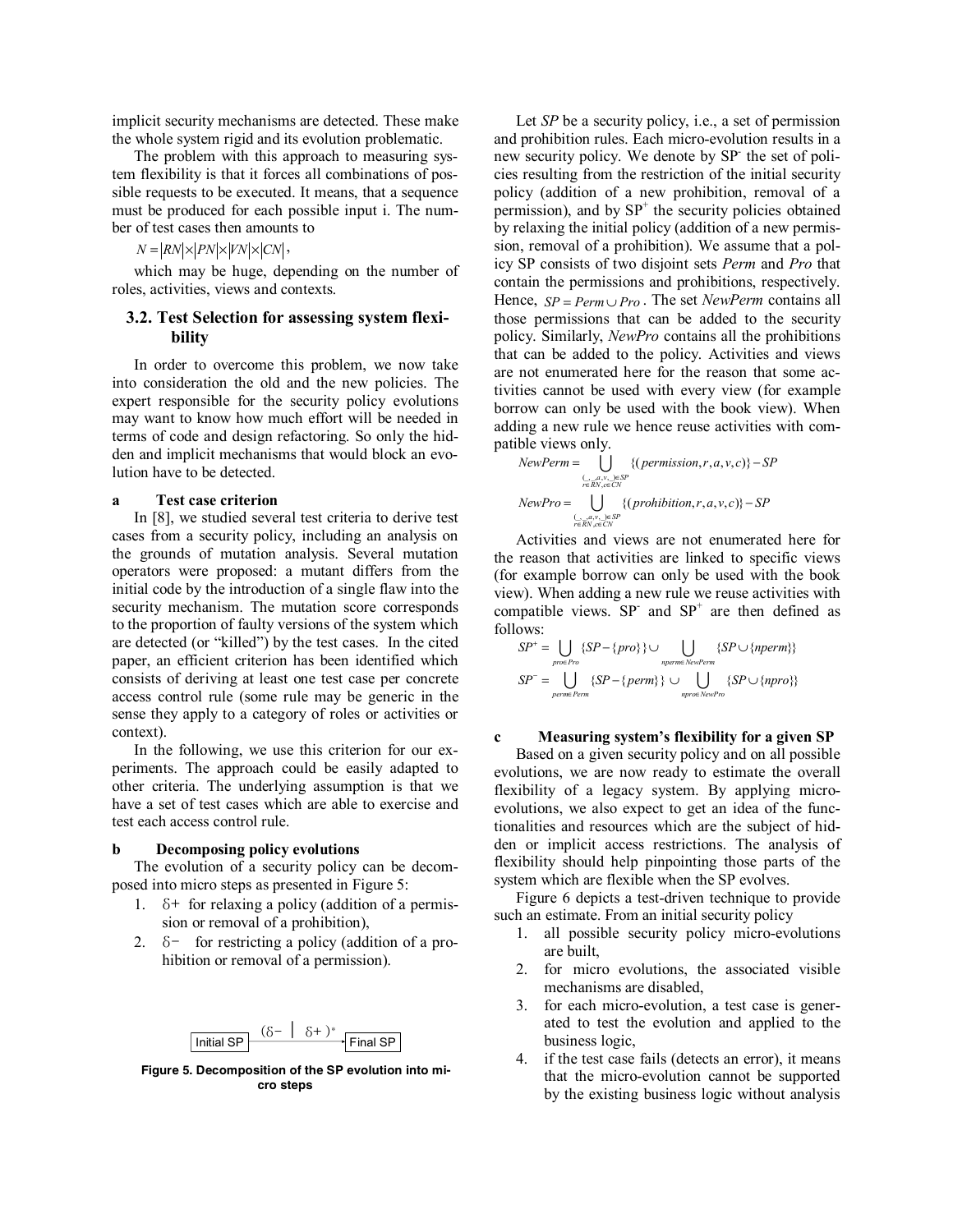and possibly refactoring. The legacy system cannot easily evolve in that direction.



**Figure 6. Micro-evolutions of a legacy system access control policy** 

Let  $TSP<sup>+</sup>$  (resp.  $TSP<sup>-</sup>$ ) denote the test cases set built for testing each  $\delta$ + (resp.  $\delta$ -) micro-evolution. We denote by tsp(pass) a pass verdict for a test case tsp, the overall flexibility of the legacy system for a given security policy SP, tested with the test suite TSP, is equal to:

 $flexibility(SP, TSP) = \frac{|\{ \text{tsp} \in TSP^+ \mid \text{tsp}(\text{pass}) \} \cup \{ \text{tsp} \in TSP^- \mid \text{tsp}(\text{pass}) \} |}{\frac{1}{\sqrt{np \cdot \sum_{i=1}^{n} p_i^2}}$ *SP SP*  $i=1..n$   $j=1..p$ *i j* + = − = +  $1..n$   $j=1..$  $\bigcup SP_i^+ \big|\bigcup$ 

*rigidity* = 1 – flexibility

**Example:** Consider 20 test cases used to test the 20 possible micro-evolutions: If 5 of them are executed and detect a failure (either a prohibition when permission is expected or a permission when a prohibition is expected), the flexibility for micro-evolutions is equal to 0.75. One evolution in four cannot be done without analyzing the business logic.

#### **3.3. Locating rigidity in the system**

At each step, the analysis of micro-evolutions provides a useful diagnosis of those parts of the legacy system which are constrained by hidden or implicit security mechanism. The parts which cause the system to be "rigid" can be classified. The analysis we propose is two-fold.

- 1. *Access to resources analysis:* measuring the flexibility related to each resource (view) of the legacy system: detection of problematic resources.
- 2. *Access to functions analysis:* measuring the flexibility related to each function (activity) interacting with a resource.

First, the degree to which a given resource is "protected" by hidden or implicit mechanisms is obtained.

This is an estimate of the flexibility related to a given resource. For a view v (which corresponds to the data and resources of the system), we define:

*Resource flexibility(v)*= percentage of test cases which pass when testing a rule related to the view (resource) *v*. Let TSP*v* be the test cases set exercizing the rules related to a view *v*, we have:

$$
resource\_flexibility(v) = \frac{|\{ \text{tsp} \in TSPv / \text{tsp}(\text{pass}) \}|}{|TSPv|}
$$

Second, the flexibility of system functions can be estimated in the same way. For an activity *a* (corresponding to a system's functions), we have:

*Function flexibility(a)* = percentage of test cases which pass when testing a rule related to the activity (function) *a*. Let TSP*a* be the test cases set exercizing the rules related to an activity *a*, we have:

Function 
$$
Function_{\text{1}}\text{flexibility}(a) = \frac{|\{ \text{tsp} \in \text{TSPa} \mid \text{tsp}(\text{pass}) \}|}{|\text{TSPa}|}
$$

### **3.4. Test-driven evolution in practice**

The flexibility measurement we propose provides an analysis of the micro-evolutions that the business logic may accept without refactorings and modifications. In practice, it is not necessary to make a complete analysis of the current system flexibility when a new policy is defined. Let SPinit be the initial security policy, and SPtarg the target security policy. The evolution from SPinit to SPtarg can be decomposed into micro steps (maybe with many possible solutions)

$$
\Delta(SPinit) = SPt \arg \theta_n^{-+} \circ \delta_{n-1}^{-+} \circ \delta_{n-2}^{-+} \dots \delta_1^{-+} (SPinit)
$$
  
where  $\delta_i^{-+}$  denotes either a  $\delta^-$  or a  $\delta^+$  micro-evolution

and  $\circ$  a function composition.

The test driven process is similar to the test driven development principles promoted with XP. This test driven evolution technique involves repeatedly:

- writing a test case associated to the  $\delta_i^{-+}$  microevolution;
- detecting a potential rigidity in the legacy system;
- fixing the problem to pass the test;
- then implementing and documenting only the micro-step in the PDP.

This pragmatic approach assists the safe evolution of a legacy system.

### **4. Experiments and discussion**

We applied our technique to three examples:

• An auctions sales management system (ASMS) containing 10703 lines of code, 122 classes and 797 methods;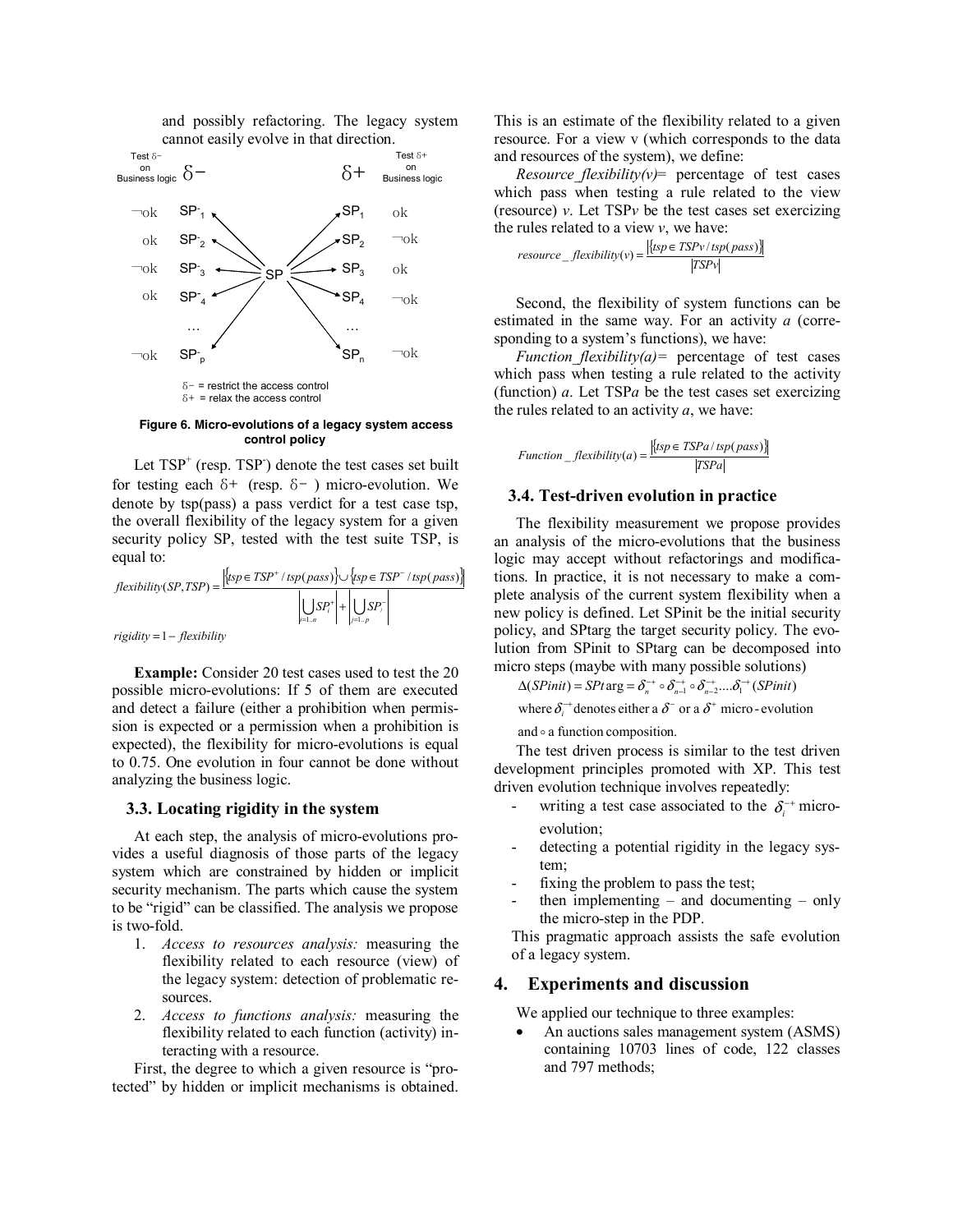- a virtual meeting management system (VMMS) containing 6077 lines of code, 134 classes and 581 methods; and
- a library management system (LMS) containing 3204 lines of code, 62 classes and 335 methods.

The three case studies have a typical 3-tiers architecture widely used for web applications. We use the OrBAC [4, 5] environment as a specification language to define the access control rules.

## **4.1. VMS results**

The virtual meeting system offers simplified web conference services. It is used in an advanced software engineering course at the University of Rennes. The virtual meeting server allows meetings to be organized on a distributed platform. When connected to the server, a user can enter or exit a meeting, ask to speak, speak, or plan new meetings. Each meeting has a manager. The manager is the person who has planned the meeting and has set its main parameters (such as its name, its agenda, etc). Each meeting may also have a moderator, appointed by the meeting manager. The moderator gives the floor to a participant who has asked to speak.

In the following table we present the results for the VMS. The overall flexibility of the initial policy is 0.35, which means that 35% of the security rules should be modifiable without code and design refactorings. It also reveals that the remaining is constrained by hidden/implicit security mechanisms.

|         | Flex. rules | <b>Rigid Rules</b> | <b>System</b><br>flexibility |
|---------|-------------|--------------------|------------------------------|
| results |             | 36                 | 0.35                         |

To obtain a more accurate diagnosis, we consider which resources and views are the subjects of hidden/implicit mechanisms:

| Resource\View      | Flex. | Rigid rules | A11 | Flexibility |
|--------------------|-------|-------------|-----|-------------|
|                    | rules |             |     |             |
| Meeting            |       |             |     | 0.25        |
| PersonnelAccount   |       |             |     |             |
| <b>UserAccount</b> |       |             |     |             |

This table leads to the understanding that any evolution concerning PersonnelAccount or UserAccount is possible and that the problems of rigidity concern the Meeting resource. We can go further in the analysis and check which functions/activities are flexible in terms of security policy micro-evolutions. The results show –without surprise – that the functions which are more rigid are related to the Meeting manipulation. It also reveals that some of the functions related to this resource are flexible (like opening a meeting).

| <b>Function/Activity</b> | Flexibility |
|--------------------------|-------------|
| updatePersonnelAccount   |             |
| updateUserAccount        |             |
| askToSpeak               | 0.13        |
| leaveMeeting             | 0.14        |
| overSpeaking             |             |
| closeMeeting             |             |
| setMeetingAgenda         | 0.14        |
| setMeetingModerator      | 0.14        |
| speakInMeeting           | 0.14        |
| setMeetingTitle          | 0.14        |
| deleteUserAccount        |             |
| openMeeting              |             |
| handover                 |             |
| deletePersonnelAccount   |             |

### **4.2. Auction Sales management system**

The ASMS allows users to buy or sell items online. A seller can start an auction by submitting a description of the item he wants to sell and a minimum price (with a start date and an ending date for the auction). Then a typical bidding process starts, and people can bid on this auction. One specific feature of this system is that a buyer must have enough money in his account before bidding.

We obtained the following results for the ASMS. The system flexibility value is very close to the previous example and the diagnosis allows determining that only the Comment resource can support security evolutions without restriction. Concerning the other resources, UserAccount cannot evolve at all without modifying the code. Only 16% of the possible evolutions can be applied without problems to the Bid resource and 31% for PersonnelAccount. The activities/functions which are the cause of these rigidity problems can be located more precisely with the last table. For both VMMS and ASMS, we found implicit mechanisms similar to the one presented in Figure 4. Only  $\delta$ <sup>+</sup> evolutions were problematic, which means that no hidden mechanism has been detected which grants permission while a prohibition is expected. No hidden mechanisms were detected, which may be explained by the fact the systems are new (not real "old" legacy systems), the business model designs are objectoriented, and that the PDPs are centralized in dedicated classes. In such cases, the main rigidity is caused by design constraints, i.e. implicit mechanisms, which only restrict the  $\delta$ + evolutions (relaxing access).

| Resource\View    | Flex. | Rigid rules | Flexibility |
|------------------|-------|-------------|-------------|
|                  | rules |             |             |
| Comment          |       |             |             |
| Bid              |       |             | 0.16        |
| PersonnelAccount |       |             | 0.31        |
| UserAccount      |       |             |             |